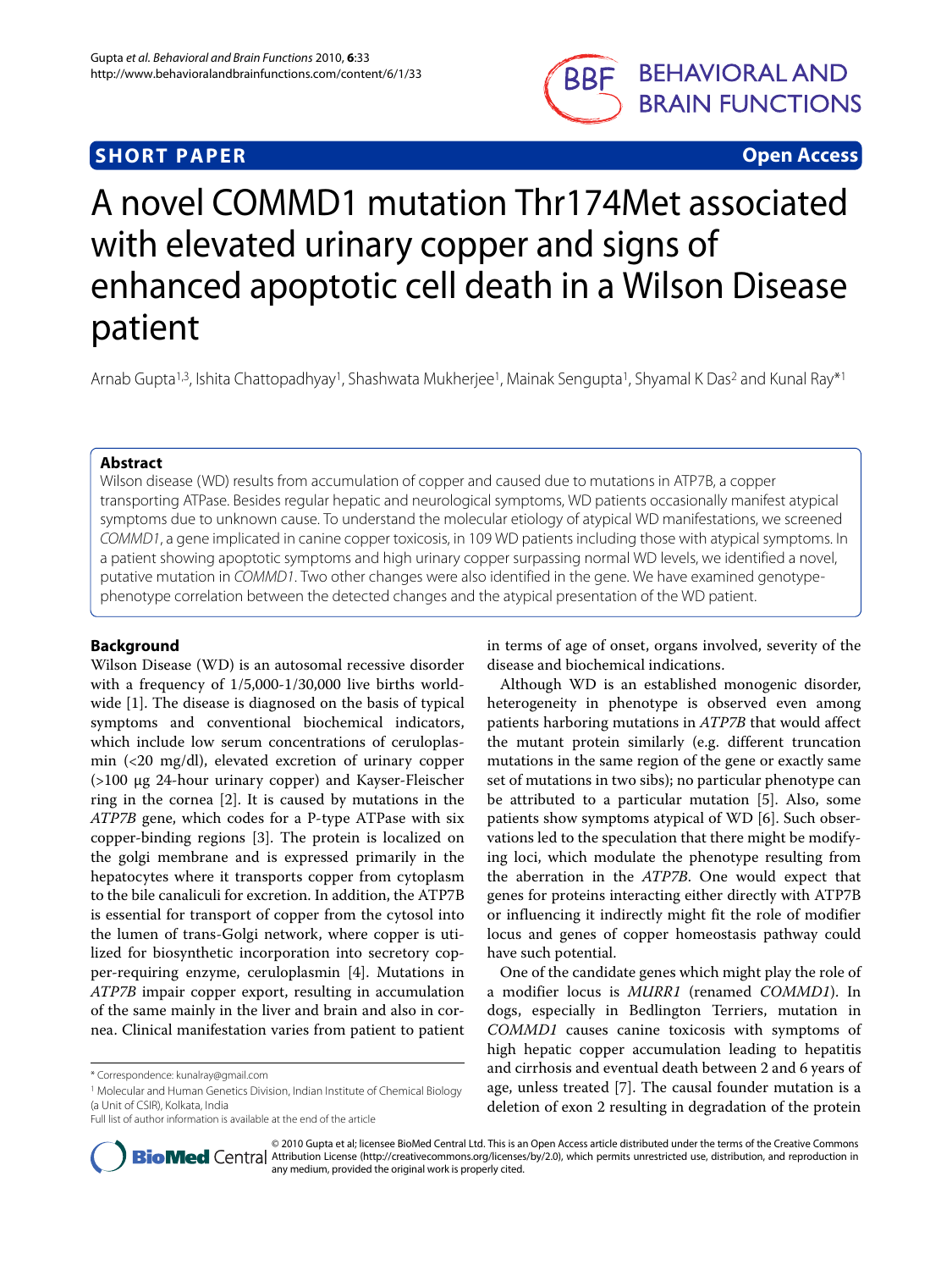[[8\]](#page-4-7). Human COMMD1 located on chromosome 2 (2p13 p16) codes for a soluble 21-kDa protein, which is 88% identical to its canine orthologue [[9\]](#page-4-8). Though the exact cellular role of COMMD1 is still uncharacterized, it seems that it functions as a cytosolic as well as membrane associated adapter protein linking lipids with other proteins. It specifically binds phosphatidylinositol 4,5-bisphosphate (PtdIns(4,5)P2) through its C-terminal domain. In native conditions, endogenous COMMD1 forms large oligomeric complexes both in the cytosol and at the membrane; interaction with PtdIns(4,5)P2 increases the stability of oligomers [[9](#page-4-8)]. It has been also reported that COMMD1 interacts with the N-terminal domain of ATP7B [[10\]](#page-4-9) and was shown to bind copper in vitro through residues 61-154 (coded by exon 2) [\[11](#page-4-10)]. Knockout of COMMD1 by siRNA leads to elevated copper retention in HEK293 [\[12\]](#page-4-11). Interestingly, XIAP (Xlinked Inhibitor of Apoptosis) has been observed to negatively regulate COMMD1 protein levels by the formation of K48 polyubiquitin chains on COMMD1 that promote its degradation [\[12](#page-4-11)]. Recently, COMMD1 has been identified as an inhibitor of NF-κB signaling pathway [\[13](#page-4-12)]. Similar to many other proteins involved in NF-κB signaling, COMMD1 also shuttles between cytoplasm and nucleus. Two highly conserved Nuclear Export Signals (NES) contained within amino acid 121-187 were identified in COMMD1 which are essential and sufficient for its nuclear export. Mutations in the NES region caused nuclear accumulation of COMMD1 and hence inhibition of NF-κB activity [[14\]](#page-4-13). Besides controlling NF-κB activity, COMMD1 also interacts with HIF-1α and inhibits its activity [[15\]](#page-4-14).

Close resemblance of copper toxicosis symptoms to Wilson disease led to the idea of examining the role of COMMD1 in WD patients particularly with atypical phenotypes [[16-](#page-4-15)[18\]](#page-4-16). Stuehler et al. found a correlation of early age of onset in patients harboring H1069Q homozygous mutation in ATP7B with the silent nucleotide change c.492T>C (D164D) in COMMD1 [[19\]](#page-4-17). However in a study involving a heterogeneous cohort consisting of Eastern European and Mediterranean WD patients, no correlation was found between the change c.492T>C and the age of disease onset. They also detected the change in homozygous condition among normal individuals [\[20](#page-4-18)]. RNA studies to detect possible alteration of splice site, revealed no changes in RNA size for this change [[20](#page-4-18)]. In a study involving Chinese Wilson disease patients, the particular nucleotide change could not be detected [\[17](#page-4-19)]. To date, studies involving COMMD1 screening in Wilson disease has failed to show any clear correlation between any nucleotide change and a disease phenotype. To identify whether any biochemical change in WD correlates with any change in COMMD1 or whether COMMD1 is mutated in atypical Wilson disease patients, we screened

the three exons and a large part of the exon-intron boundaries of COMMD1 in 109 patients.

# **Materials and methods**

Wilson disease patients, mostly with neurological problems (106 out of 109), were examined at the Movement Disorders Clinic, Bangur Institute of Neurosciences and Psychiatry, Kolkata, India with referrals being made to the Regional Institute of Ophthalmology, Kolkata and the Gastroenterology and Pediatrics Departments, SSKM Hospital, Kolkata, for ophthalmologic and hepatic cases, respectively. The diagnosis was based on (a) clinically, on the presence of neurological features like dystonia, tremor, rigidity and bradykinesia and/or hepatic features like signs and symptoms of acute or chronic liver failure, cirrhosis of liver etc., and Kayser-Fleischer (K-F) ring in the cornea; and (b) biochemically, on low serum ceruloplasmin (<20 mg/dl) and high 24-h urinary copper excretion (>100 μg) [[2\]](#page-4-1), and on CT and MRI scanning where applicable. Diagnosis was based on the entire profile, and presence or absence of any one feature did not contribute towards either diagnosis or exclusion thereof. Since most of the patients are neurologic, liver biopsy was not carried out as a diagnostic measure. On the basis of microsatellite marker and mutation analysis, we identified eight pedigrees where the younger sib was presymptomatic.

We collected blood samples from 109 families that included at least one patient in each family. Of all the patients, ~95% of them had Kayser-Fleischer ring. The internal review committee on research using human subjects cleared the project after proper review as per the regulations of the Indian Council of Medical Research. Approximately 10.0 ml peripheral blood samples were collected with informed consent of WD patients and their family members. Genomic DNA was prepared from fresh whole blood using the conventional phenol-chloroform method or salting-out method, followed by ethanol precipitation after which the DNA was dissolved in TE (10 mM Tris- HCl, 0.1 mM EDTA, pH 8.0). PCR was done to amplify the exons and flanking regions of the COMMD1 gene from the DNA of patients using primers described in Table 1. PCR was carried out for each fragment in a total volume of 25.0 μl as described above using 1.5-2.5 mM of MgCl<sub>2</sub> (as appropriate) with 35 cycles of denaturation at 94°C (30 s), appropriate annealing temperature (varying between 50°C and 60°C) for 45-60 s and an extension temperature of 72°C (60-90 s). Bi-directional sequencing of the PCR products with the same set of primers was done using an ABI 3100 Avant DNA sequencer with dye-termination chemistry. Nucleotide changes were detected by comparing the sequence obtained in the chromatogram with the normal gene sequence (NT\_022184; Homo sapiens chromosome 2 genomic contig) using Pairwise BLAST [\[21\]](#page-4-20).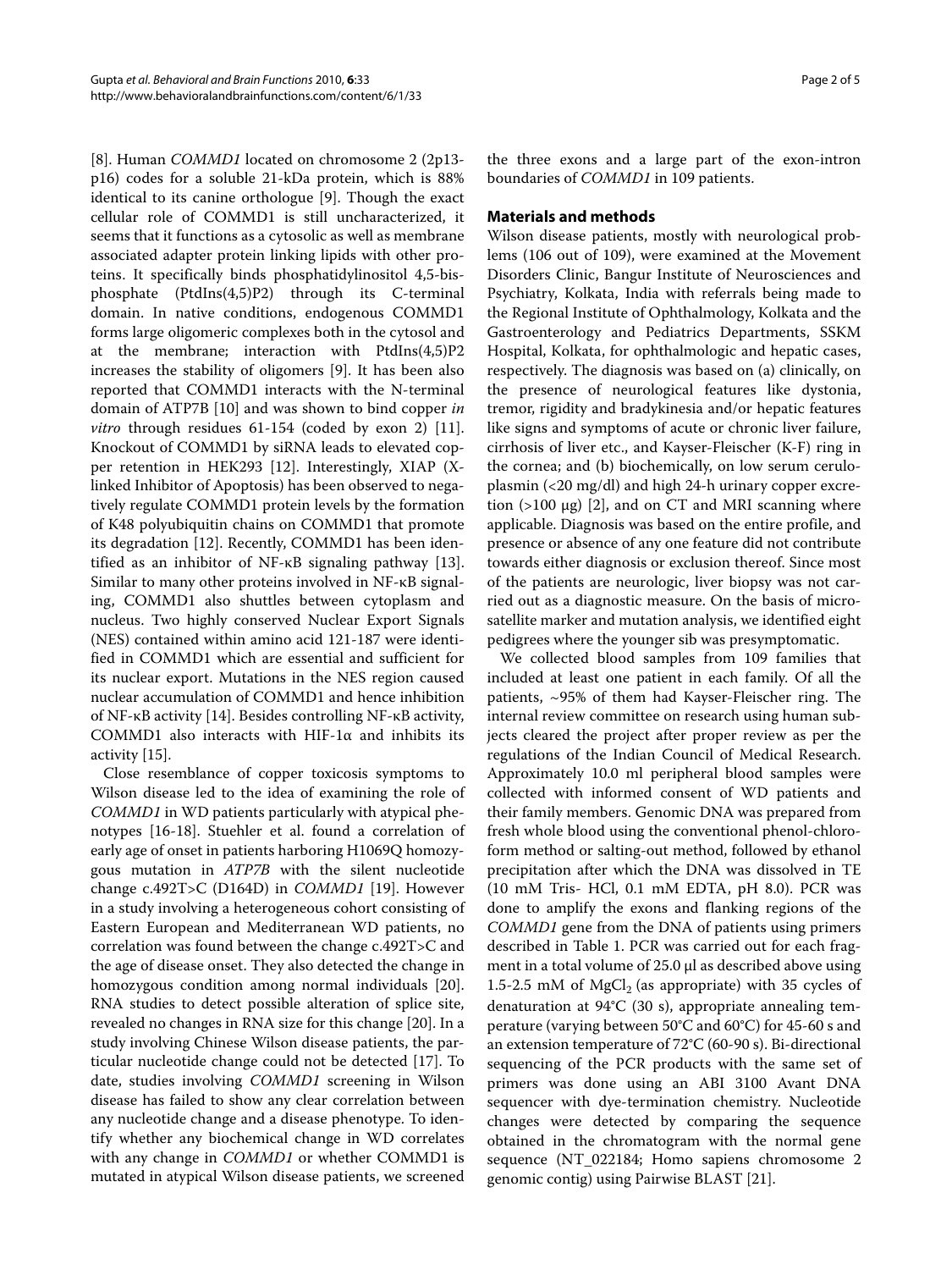| Exon | Forward primer (5' - 3') | Reverse primer (5' - 3') | Amplicon size (bp) |
|------|--------------------------|--------------------------|--------------------|
|      | GTGGTGGTTTTGCACAGGC      | TCCAAGCCGGAGACTACAG      | 301                |
|      | TTCAGTGATTTAAGAGTCACTC   | GAATAGACAAGCTAACATGTAG   | 456                |
|      | GAGTTTGGTCATGCCAGATG     | GTGAGAACCTCTGCACTGG      | 379                |

**Table 1: The PCR primer sequences for scanning COMMD1 gene in WD patients**

All these PCR primers were also used for sequencing COMMD1.

# **Results and discussion**

Three nucleotide changes were identified in COMMD1, of which two represented reported synonymous changes viz. c.492 GAT>GAC (Asp164Asp) [[19\]](#page-4-17) and a novel variant c.170+122C>T (IVS1+122C>T). The third one a nonsynonymous change (c.521 ACG>ATG; Thr174Met), also represented a novel variant. The chromatogram showing the change c.521 ACG>ATG is furnished in Fig [1](#page-2-0). Though the intronic variant appears to be inconsequential, the silent cSNP has been previously reported to be associated with early onset WD phenotype [\[19](#page-4-17)]. Hence our observations for both the coding sequence changes are described below:

# **c.492 GAT>GAC (Asp164Asp)**

We detected the change in two patients in heterozygous condition. One patient was a compound heterozygote for the ATP7B mutations c.2495\_2496insG and c.2298\_2299insC, while ATP7B mutations in the other patient are not characterized yet. Available phenotype data for both the patients are furnished in Table [2](#page-3-0). It was interesting to note that age of onset (12 years) and the ceruloplasmin levels (5.0 and 5.5 mg/dl) of these two patients were strikingly similar. In addition, both the patients showed marked extrapyramidal features of dystonia, dysarthia and tremor; tremor was localized in the

<span id="page-2-0"></span>

and corresponding alteration in the amino acid are indicated at the bottom of the panel.

upper limbs in both the patients. However, we have not yet been able to establish a causal relationship of the COMMD1 variant with specific disease phenotype since we found the variant in two patients only.

#### **c.521 ACG>ATG (Thr174Met)**

The nucleotide variant identified in a single WD patient represents a novel change that occurred in exon 3 of COMMD1. The change represented a nonsynonymous mutation, non-conservative in nature (i.e. polar to a nonpolar residue). Evolutionary conservation of the residue (Thr) in Murr1 homologue was examined in different species and it was found that like human, chimpanzee has Threonine at the 174th amino acid position whereas in cattle and dog it is the polar Lysine residue. Additionally, the change resides in the region recently identified as the second 'Nuclear Export Signal (NES)' i.e., amino acids 168-179 [\[14\]](#page-4-13). Screening the ATP7B gene revealed that the patient harbored the Wilson disease causing mutations c.813TGC>TGA (Cys271Stop) and c.2298\_2299insC (Pro767Pro-fs), both resulting in nonfunctional prematurely truncated protein. It is noteworthy to mention that the father of the proband harbored the COMMD1-mutation in heterozygous condition and had normal levels of biochemical parameters and exhibited no signs or symptoms of the disease.

# **Signs and symptoms exhibited by the patient**

The WD patient (W297, male, 9yr 6 months) was presented to the clinic with (a) difficulty in speaking and slurring of speech, (b) drooling of saliva during laughing and sleeping, and (c) abnormal posturing of all the four limbs during daily routine activities (e.g. taking food, walking and running). The patient had high neurological predominance and mild hepatic symptoms. At eight years of age he gradually developed slurring of speech and extrapyramidal features like dystonia. The defects were progressive in nature. His higher mental functions were affected and he exhibited intellectual deterioration with failing grades in school. Other complaints included focal jerky involuntary movements during sleep and he had difficulty in writing due to pain. KF ring was prominent in both the eyes. The serum ceruloplasmin of the patient was 7.0 mg/dl (normally >20 mg/dl) that further reduced to 2.5 mg/dl even after administration of the d-pen-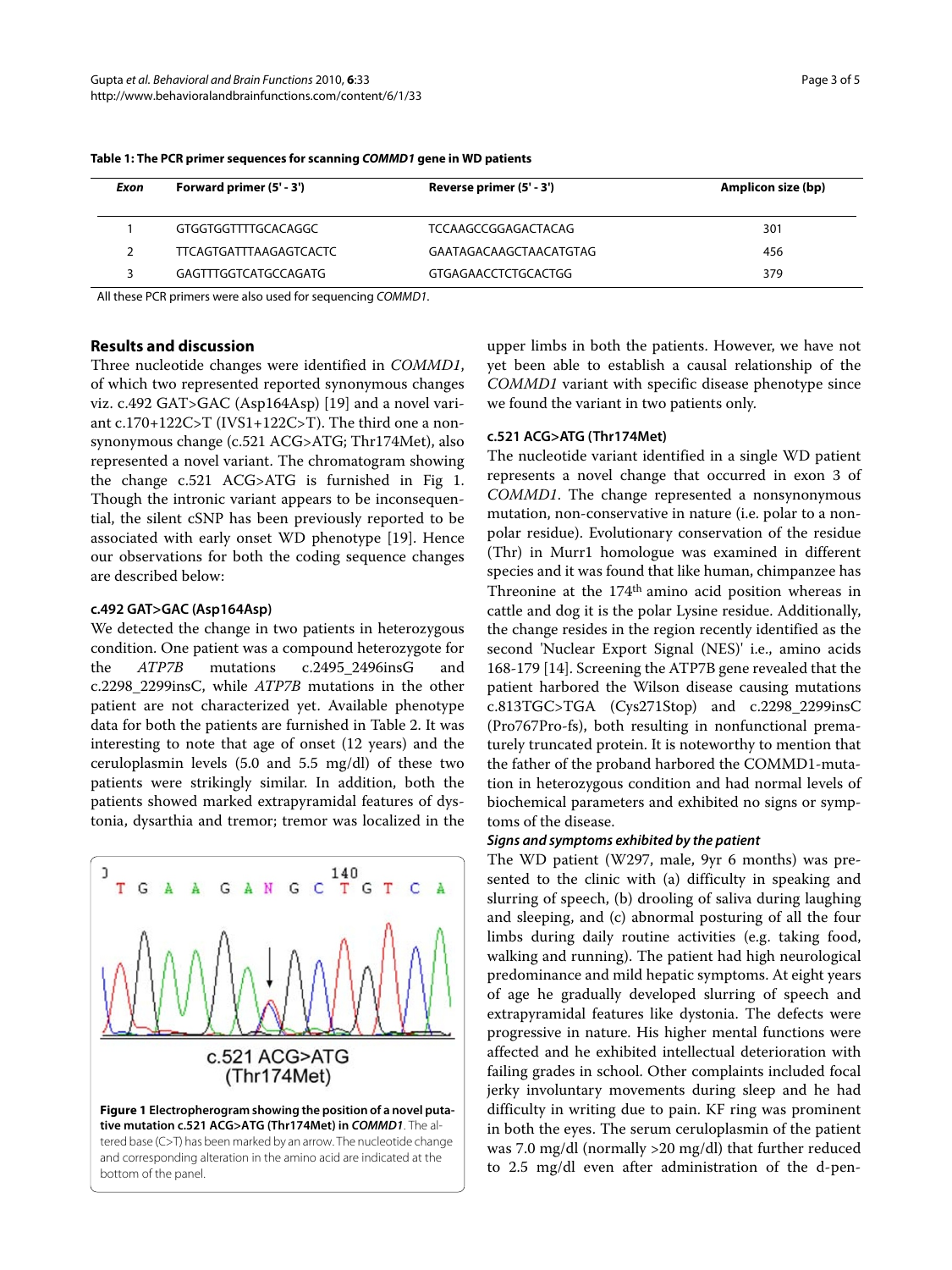| <b>Features</b>                                          | Patient W112                               | Patient W311                 |
|----------------------------------------------------------|--------------------------------------------|------------------------------|
|                                                          |                                            |                              |
| <b>GENOTYPIC</b>                                         |                                            |                              |
| COMMD1                                                   | c.492 GAT/GAC (heterozygous)               | c.492 GAT/GAC (heterozygous) |
| ATP7B                                                    | c.2495 2496insG/c.2298 2299insC            | Not determined               |
| <b>PHENOTYPIC</b>                                        |                                            |                              |
| Age of onset (yrs)                                       | 12                                         | 12                           |
| KF ring                                                  | $+$                                        | $+$                          |
| Liver involvement                                        | History of jaundice                        | Not apparent                 |
| Ceruloplasmin                                            | 5 mg/dl                                    | $5.5 \text{ mg/dl}$          |
| 24 hrs Urinary copper                                    | 98 µg                                      | $170 \mu q$                  |
| <b>Extrapyramidal features</b>                           | Dystonia, dysarthia, tremor in upper limbs |                              |
| Liver function test (albumin: globulin; normal: 1.7-1.9) | 0.85                                       | 1.4                          |

<span id="page-3-0"></span>**Table 2: Genotype-phenotype correlation in patients heterozygous for the COMMD1 change c.492 GAT/GAC**

icillamine for two months. It is possibly due to delayed response of the patient to chelation therapy.

We thought that two observations, as described below, were striking in this patient, not common in the WD, despite the fact that the patient responded well on treatment with d-Penicillamine and his conditions improvement with reduction in dystonic features.

(i) The 24-hours urinary copper was excessively high - 1436 μg (normally <100 μg), which reduced to 880 μg after six months of therapy. In our patient pool the 24 hours urinary copper level ranges from 90 - 380 μg. In seven of these patients, 24-hour urinary copper levels ranged between 90-100 μg.

(ii) The clinical record of the patient shows that his two lower incisor teeth were seen within seven days of birth.

In the present scenario involving the Wilson disease patient with the putative COMMD1 mutation Thr174Met (in addition to the ATP7B mutations), we speculate that additional copper accumulation over the general WD limits is due to the presence of one mutant allele of COMMD1. This might have aggravated copper accumulation is reflected by excessive level of urinary copper.

Interestingly, Wilson disease patients do not exhibit overt clinical features indicating apoptosis. It has been reported that high copper accumulation increases XIAP-Cu interaction, eventually leading to degradation of XIAP [[22\]](#page-4-21). It has also been shown that XIAP binds to COMMD1 and regulates its cellular levels by functioning as an E3 ubiquitin ligase for this protein and promoting its proteasomal degradation [[12\]](#page-4-11). Based on these reports we speculate that the putative mutation (Thr174Met) in COMMD1 caused increased copper accumulation and hence degradation of XIAP which in turn decreased the

apoptotic threshold in the patient, upregulating Caspase-3 mediated apoptosis. Dental apoptosis seems to be caspase dependent and Caspase-3 has been shown to be activated during dental apoptosis [[23](#page-4-22)]. In our patient, it is likely that lowering of apoptotic threshold and activation of Caspase-3 might have played an important role in premature development of teeth. However, in this context, it is important to mention that Bedlington Terriers with homozygous knockout of COMMD1 leading to copper toxicosis are not reported to have any defect in dentition. Therefore, to decipher underlying molecular events, appropriate experiments need to be done to examine altered apoptosis, if any, by the COMMD1 mutation and involvement of Caspase-3 in the process. It is also likely that, since COMMD1 is reported to influence other cellular pathways involving NF-κB and HIF-1α, the mutant protein might exert its effect by altering these cellular events.

To date this is the first mutation to be reported in COMMD1 which appears to influence pathogenesis of the patient involving elevated copper accumulation. It is interesting to note that despite multiple investigations to identify mutations in COMMD1, not a single disease causal mutation has been so far identified in this gene. It is likely that, mutation in COMMD1, by itself is not sufficient to cause a disease with a clinical manifestation. Alternatively, since COMMD1 is involved in multiple physiological processes, mutant COMMD1 on both the alleles might cause pre-natal fatality.

In the present case, the occurrence of the COMMD1 mutation cosegregating with the compound heterozygous ATP7B mutations appears to have enhanced Wilson disease phenotype. However, it is worth mentioning here that out of 109 patients studied, we did not find any other nucleotide variants in COMMD1 worthy to be labeled as